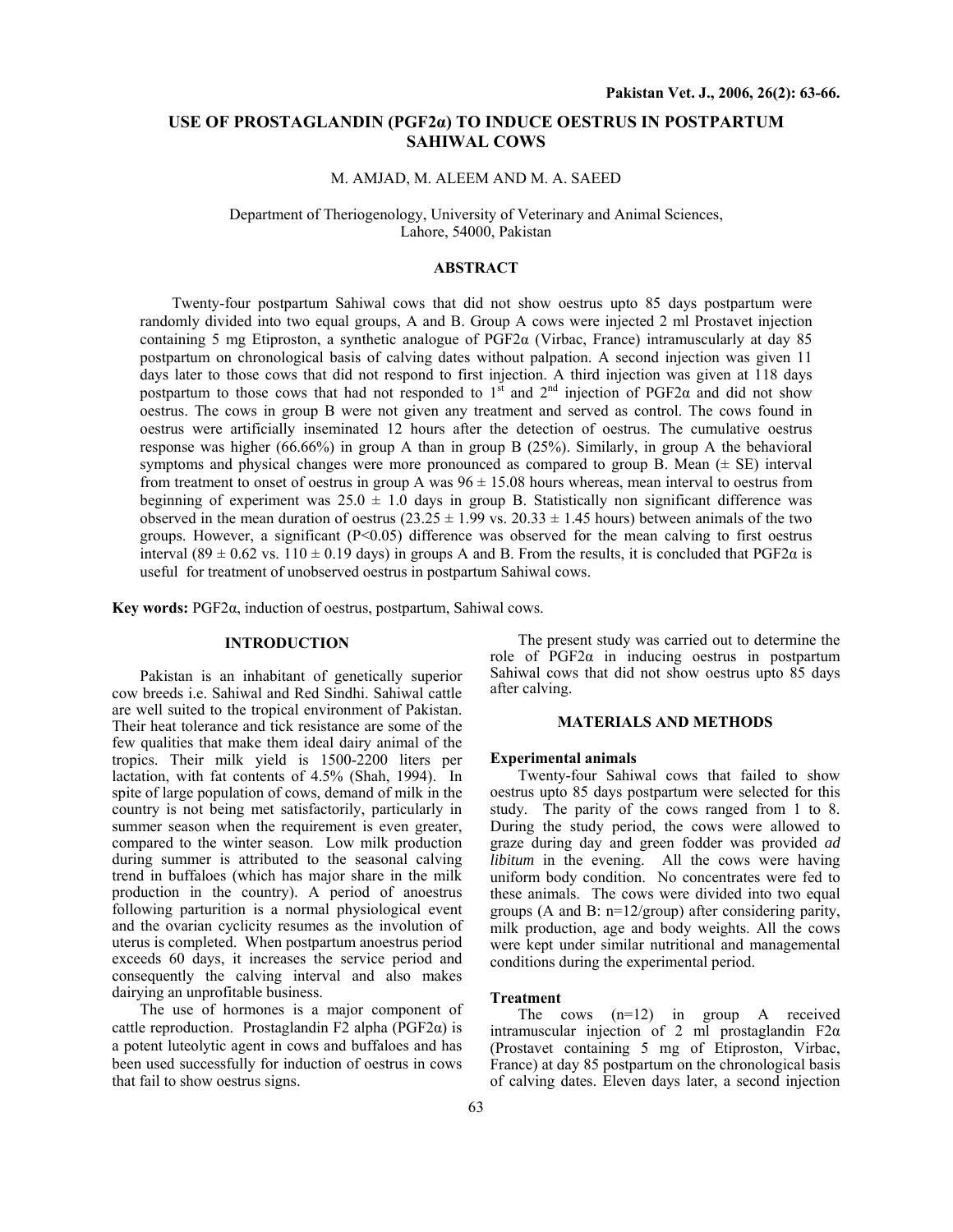of PGF2α was given to those cows which did not show oestrus in response to the first injection. Third injection of PGF2α was given at 118 days postpartum to cows which did not respond to first two injections. The cows (n=12) in group B were not given any treatment and served as control.

## **Oestrus detection**

All the animals were monitored for the manifestation of oestrus symptoms three times daily i.e., at 6 am, 2.00 pm and 10.00 pm for six days after each injection by parading a teaser bull. The cows were also monitored both for behavioral symptoms (frequent urination, bellowing, raised tail, restlessness and licking of external genitalia by other animals) and physical changes (vulvular oedema and mucus discharge) of the reproductive tract. The animals were examined rectally to confirm the oestrus phase.

The time from the injection of prostaglandin to the onset of oestrus was recorded in hours. Duration of oestrus was taken in hours from the time of first receptivity (standing firm) of a cow for teaser bull (time of onset of oestrus) to the time of refusal to teaser bull (end of oestrus).

### **Artificial insemination**

Cows showing signs of true oestrus were inseminated 12 hours after the onset of oestrus. For this purpose, frozen-thawed semen (0.25 ml straw) of one bull was used for all the experimental cows and all inseminations were performed by the same technician.

#### **Statistical analysis**

Data pertaining to the postpartum interval to estrus and duration of estrus were analyzed by using unpaired t-test (Steel and Torrie, 1982). Estrus response and frequency of different symptoms of estrus were expressed in percentage.

## **RESULTS**

### **Oestrus response**

In group A, two cows out of twelve showed signs of estrus after the 1<sup>st</sup> injection of PGF2 $\alpha$ . The 10 cows, which did not respond to  $1<sup>st</sup>$  injection, received  $2<sup>nd</sup>$ injection 11 days after first injection (96 days postpartum). Four cows out of 10 exhibited oestrus behavior in response to this treatment. Six remaining cows were administered  $3<sup>rd</sup>$  PGF2α injection at day 118 postpartum and 2 of them responded positively. The oestrus response in group A after  $2<sup>nd</sup>$  injection was 50% and the overall response to oestrus in this group after third injection was 66.66% (Table 1). Four animals did not respond to either first, second or third injection. In group B, three out of twelve cows (25%) exhibited oestrus during the experimental period (Table 1).

## 64 **Pakistan Vet. J., 2006, 26(2): 63-66.**

## **Interval to onset of oestrus**

In group A, the mean  $(\pm \text{ SE})$  interval from PGF2 $\alpha$ injection to the onset of oestrus was  $96 \pm 15.08$  hours. The average intervals to oestrus after first, second and third injections were found to be 72, 126 and 60 hours, respectively. In group B, mean interval to onset of oestrus from beginning of experiment was  $25 \pm 1.0$  days (Table 1). The mean  $(\pm \text{ SE})$  postpartum period from calving to first oestrus was  $89 \pm 0.62$  and  $110 \pm 0.19$ days in groups A and B, respectively and the difference was statistically significant ( $\overline{P}$  < 0.05, Table 1).

### **Duration of oestrus**

The mean  $(\pm \text{ SE})$  length of oestrus in animals of group A was  $23.25 \pm 1.99$  hours, whereas it was 20.33  $\pm$  1.45 hours in group B. The difference in duration of oestrus between the two groups was non-significant (Table 1).

**Table 1: Values for various parameters of study in postpartum Sahiwal cows of two groups** 

| ----                       |                            |                            |  |  |  |  |  |
|----------------------------|----------------------------|----------------------------|--|--|--|--|--|
| <b>Parameters</b>          | <b>Group A</b><br>$(n=12)$ | <b>Group B</b><br>$(n=12)$ |  |  |  |  |  |
| Oestrus response $(\% )$   | 66.66                      | 25.00                      |  |  |  |  |  |
| Interval to oestrus after  | $96.00 \pm 15.08$          |                            |  |  |  |  |  |
| treatment (hrs.)           |                            |                            |  |  |  |  |  |
| Interval to oestrus after  |                            | $25.00 \pm 1.00$           |  |  |  |  |  |
| start of experiment (days) |                            |                            |  |  |  |  |  |
| Duration of oestrus (hrs.) | $23.25 \pm 1.99$           | $20.33 \pm 1.45$           |  |  |  |  |  |
| Interval from calving to   | $89.00 \pm 0.62*$          | $110.00 \pm 0.19*$         |  |  |  |  |  |
| onset of oestrus (days)    |                            |                            |  |  |  |  |  |

\*Values in the same row differ significantly (P<0.05).

### **Symptoms of oestrus**

The incidence of behavioral symptoms was higher in the animals of the treated than control group whereas, for physical changes there was not much difference between the two groups. Data pertaining to behavioral symptoms and physical changes in the reproductive tract during oestrus are presented in Table 2.

## **DISCUSSION**

On the basis of results obtained in the present study, the overall oestrus response in group A was higher than in group B (66.66 vs. 25%). This indicates that cows injected with prostaglandin 11 days apart have better oestrus response, since by the time of second injection most of cows had functional corpus luteum. The findings of Stum (1983), Macloughlin *et at.* (1987), Santos *et al.* (1988) and Mosesov and Ibragimov (1991) are comparable to the findings of this study, as these workers reported oestrus response as 55, 62.2, 66.7 and 64.32%, respectively after the second injection of PGF2α. However, Turman *et al*. (1975), Godfrey *et al.* (1991) and Wiggin *et al.* (1991) reported higher oestrus response of 92.2, 85.00 and 83.33% after the second injection of PGF2α, respectively. The differences might be due to differences in age and physiological stage of the animal at the time of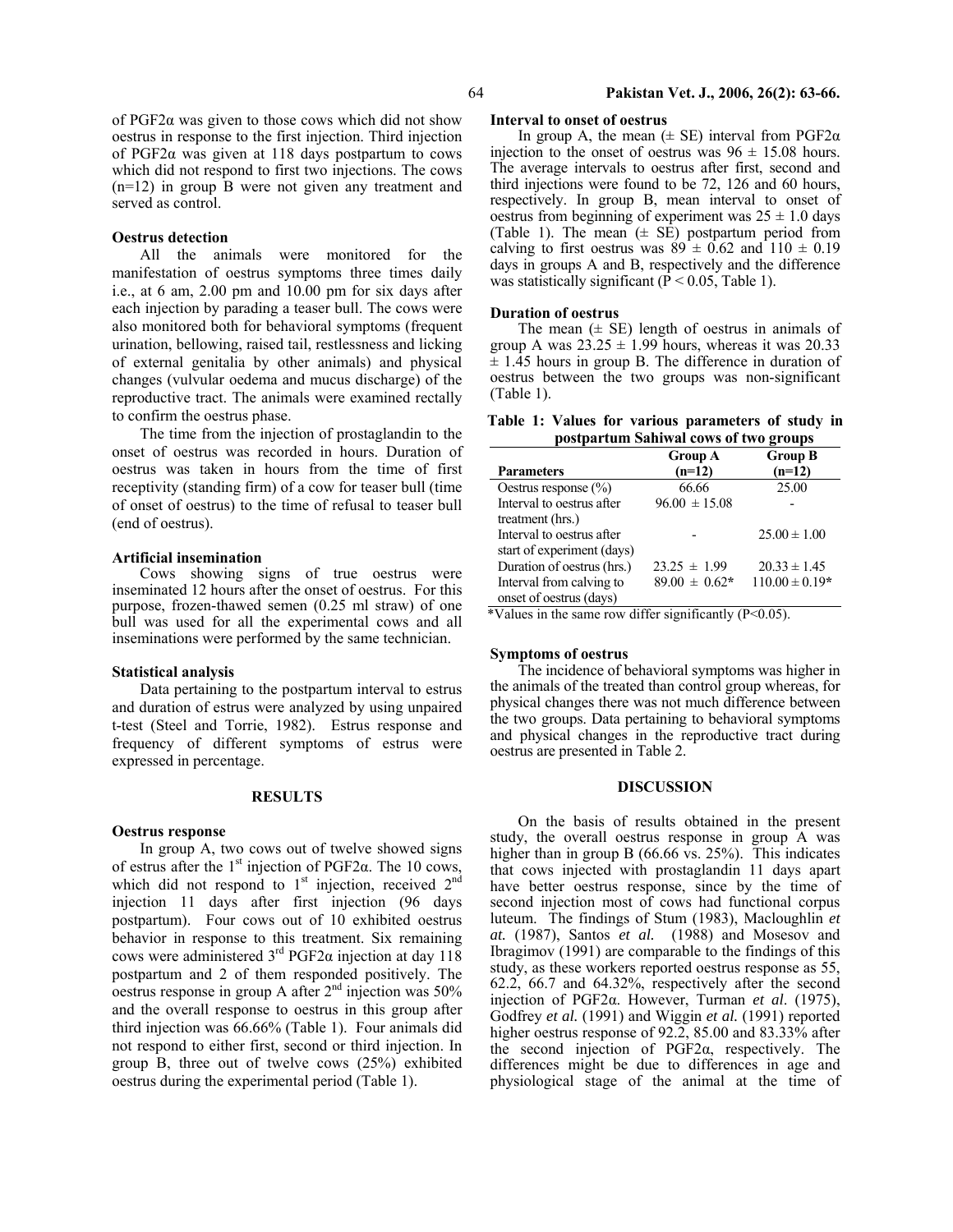| groups                  |         |        |                |        |  |  |
|-------------------------|---------|--------|----------------|--------|--|--|
|                         | Group   |        | Group          |        |  |  |
| <b>Behavioral</b>       | A       | %age   | B              | %age   |  |  |
| symptoms                | $(n=8)$ |        | $(n=3)$        |        |  |  |
| Standing heat           | 5       | 62.50  | 1              | 33.33  |  |  |
| Frequent                | 4       | 50.00  | 1              | 33.33  |  |  |
| urination               |         |        |                |        |  |  |
| Raising<br>of           | 5       | 62.50  | 1              | 33.33  |  |  |
| tail                    |         |        |                |        |  |  |
| Bellowing               | 6       | 75.00  | 2              | 66.66  |  |  |
| Restlessness            | 4       | 50.00  | 1              | 33.33  |  |  |
| Licking of              | 8       | 100.00 | $\mathfrak{D}$ | 66.66  |  |  |
| external                |         |        |                |        |  |  |
| genitalia by            |         |        |                |        |  |  |
| other animals           |         |        |                |        |  |  |
| <b>Physical changes</b> |         |        |                |        |  |  |
| Uterine tone            | 8       | 100.00 | 3              | 100.00 |  |  |
| Mucus                   | 8       | 100.00 | 2              | 66.66  |  |  |
| discharge               |         |        |                |        |  |  |
| Swollen                 | 7       | 87.50  | 3              | 100.00 |  |  |
| vulva                   |         |        |                |        |  |  |

|  | Table 2: Behavioral symptoms and physical |  |  |
|--|-------------------------------------------|--|--|
|  | changes in the genitalia at oestrus in    |  |  |
|  | postpartum Sahiwal cows of two            |  |  |
|  | $\alpha$ main $\alpha$                    |  |  |

treatment, season of the year and dose and chemical nature of PGF2α used. Moreover, low oestrus response in this study may be due to nutritional effect because of scarcity of fodders during early summer days due to late cuts of berseem and high ambient temperature. This inadequate feed results in low body condition scores, and may adversely affect the follicular growth and ovulation.

The results of present study revealed that mean interval to onset of oestrus after  $PGF2\alpha$  treatment was  $96 \pm 15.08$  hours in group A. The average intervals to oestrus in group A after first, second and third injection were 72, 126 and 60 hours, respectively. Previously Roche (1974), Smith (1976), Schaneemann (1983), Santos *et al.* (1988), Whittier (1989) and Thakur *et al.* (1990) have reported an average interval to onset of oestrus as 96, 94, 93.3  $\pm$  6.1, 96, 120 and 79.1 hours, respectively, which are similar to the findings of this study.

However, Oh *et al.* (1986) and Parez and Florin (1992) reported average interval of  $56.0 \pm 12.74$  and  $50.4 \pm 4.9$  hours, respectively, which are less than that of the present study. Turman *et al*. (1975) and Dhoble and Gupta (1987) reported average interval to oestrus of 8 and 20.58 days, respectively. These differences can be attributed to differences in breed, climate, method and frequency of estrus detection, presence of large follicle at the time of treatment, body condition and milk yield of the animal.

In the present study, non-significant difference was observed between the groups A and B for the duration of oestrus  $(23.25 \pm 1.99 \text{ vs. } 20.33 \pm 1.45 \text{ hours})$ . This indicates that prostaglandin treatment does not affect the duration of estrus. These results are in agreement with the observations of Kanai and Shimizu (1983), who reported oestrus duration of  $17.3 \pm 4.6$  hours (range from 9 to 24 hours) in swamp buffaloes and Chaudhry (1985), who reported oestrus duration of 24.7 ± 1.6 hours in Nili-Ravi buffaloes. Chenault *et al*. (1976) and Parez and Florin (1992) found that average duration of oestrus was 10 and 10.6 hours, which were lower than those of the present study. The differences may be due to the variation of species, breeds, postpartum days and different methods use to record these observations.

#### **Conclusion**

On the basis of the results of the present it is concluded that PGF2α can be used for treatment of unobserved oestrus in postpartum Sahiwal cows.

# **REFERENCES**

- Chaudhry, M. A., 1985. Studies of postpartum buffaloes, changes in reproductive organs and onset of oestrus after parturition. MSc Thesis, Dept. Anim. Reprod., Univ. Agri., Faisalabad, Pakistan.
- Chenault, J. R., W. W. Thatcher, P. S. Kalra, R. M. Abrams and C. T. Wilcox, 1976. Transitory changes in plasma progestins, estradiol and luteinizing hormone approaching ovulation in the bovine. J. Dairy Sci., 58(5): 709-717.
- Dhoble, R. L. and S. K. Gupta, 1987. Induction of oestrus and ovulation with prostaglandin F2 alpha analogue in postpartum oestrus buffaloes. Indian J. Anim. Sci., 57(4): 290-291.
- Godfrey, R. W., D. D. Lunstra, J. A. French, J. Schwartz, D. L. Armstrong and L. G. Simmons, 1991. Oestrus synchronization in the Guar; behavior and fertility to artificial insemination after prostaglandin treatment. Anim. Breed. Abst., 59(5): 435.
- Kanai, Y. and H. Shimizu, 1983. Characteristics of oestrous cycle of the swamp buffalo under temperate conditions. Theriogenology, 19: 593- 602.
- Macloughlin, R., A. Gualdieri and M. Piergalin, 1987. Use of prostaglandin analogue for the control of silent oestrus. Revista Argentina de Prod. Anim., 7(2): 213-217.
- Mosesov, S. G. and M. Ibragimov, 1991. Synchronization of oestrus in heifers in the arid zone of the Turkmen. Anim. Breed. Abst., 61(2): 97.
- Oh, S. J., B. S. Yang, H. S. Kim, K. S. Lee and H. M. Oury, 1986. Studies of frozen embryo transfer in cattle. 1. Synchronization of oestrus with prostaglandin analogue. Res. Report of Rural Dev. Admn., Livestock and Vet. Korea., 28(2): 6-13.